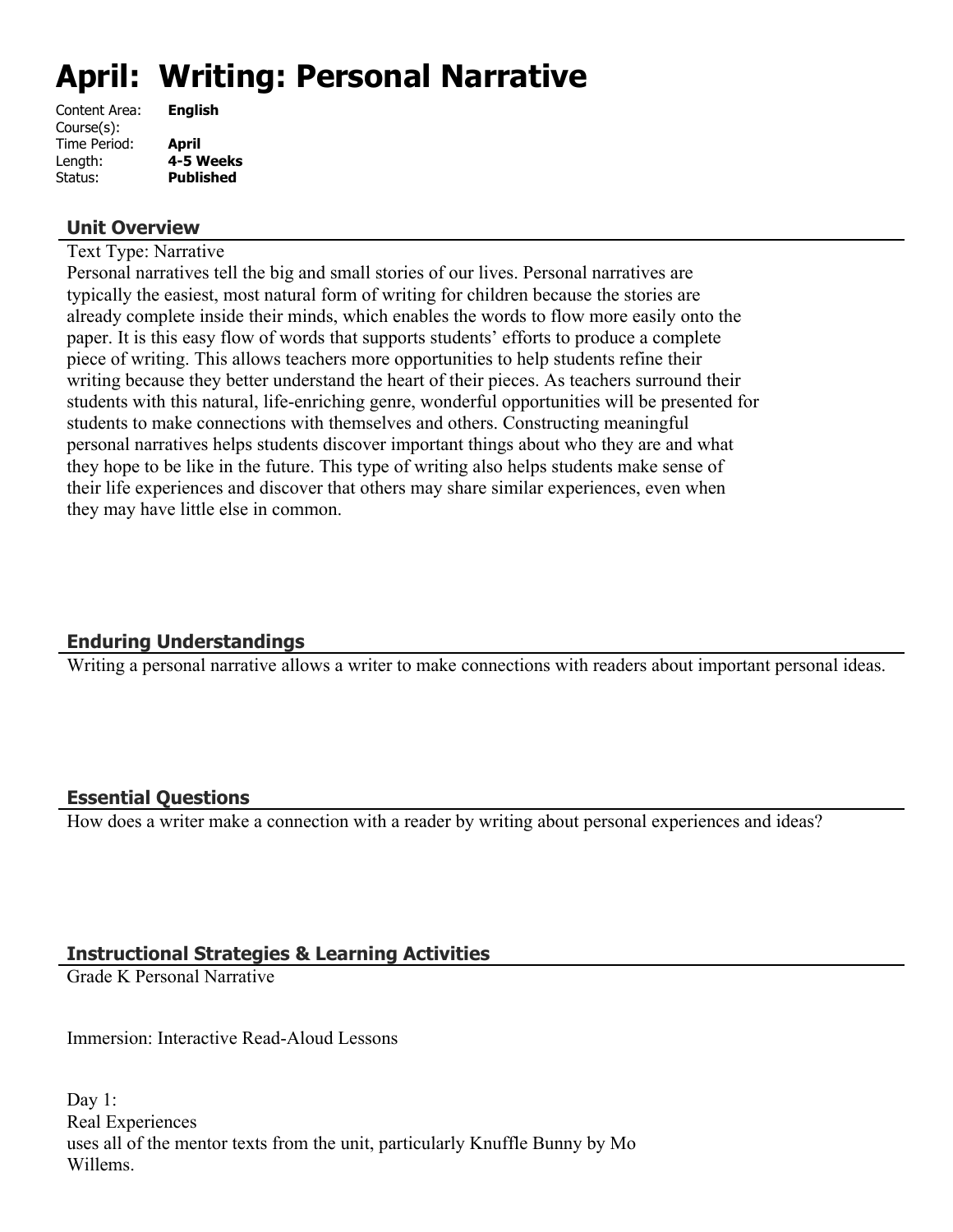Rationale: Use Knuffle Bunny by Mo Willems to demonstrate how personal narratives are inspired by real events or experiences. Students will think about and discuss the author's process, from considering what story to tell to deciding how it will be told.

Common Core State Standards: W.K.3, W.K.5, W.K.7, W.K.8, SL.K.1, SL.K.2, SL.K.3, SL.K.4, SL.K.5, SL.K.6, L.K.1, L.K.2, L.K.4, L.K.5, L.K.6

Day 2:

One Thrilling Event

uses Roller Coaster by Marla Frazee.

Rationale: Use Roller Coaster by Marla Frazee to show how the author writes a narrative about one thrilling event through pictures and words—an event she knows oh so well. Students will discuss the sequence of events, details, and emotions this story evokes.

Common Core State Standards: W.K.1, W.K.5, W.K.7, W.K.8, SL.K.1, SL.K.2, SL.K.3, SL.K.4, SL.K.5, SL.K.6, L.K.1, L.K.2, L.K.4, L.K.5, L.K.6

Day 3:

Real People

uses I Know a Lady by Charlotte Zolotow.

Rationale: Use I Know a Lady by Charlotte Zolotow as an example of how stories are often inspired by the special people in our lives. Students will hear how some personal stories tell about many events or experiences that have a common thread—in this case, a special person.

Common Core State Standards: W.K.3, W.K.5, W.K.7, W.K.8, SL.K.1, SL.K.2, SL.K.3, SL.K.4, SL.K.6, L.K.1, L.K.2, L.K.4, L.K.5, L.K.6

Day 4:

Writers Remember

uses Watch Out for the Chicken Feet in Your Soup by Tomie dePaola. Rationale: Use Watch Out for the Chicken Feet in Your Soup by Tomie dePaola to show how writers bring memorable people and moments to life. Students will listen to and observe how writers bring out their characters' voices and traits through dialogue, descriptions, and illustrations. Common Core State Standards: W.K.3, W.K.5, W.K.7, W.K.8, SL.K.1, SL.K.2, SL.K.3, SL.K.4, SL.K.6, L.K.1, L.K.2, L.K.4, L.K.5, L.K.6

Day 5:

Writers Love Language

uses Let's Go Home: The Wonderful Things About a House by Cynthia Rylant.

Rationale: Use Let's Go Home: The Wonderful Things About a House by Cynthia Rylant to demonstrate the power of words. Students will think closely about the author's choice of words and their effect on the story and

the readers.

Common Core State Standards: W.K.3, W.K.5, W.K.7, W.K.8, SL.K.1, SL.K.2, SL.K.3, SL.K.4, SL.K.5, SL.K.6,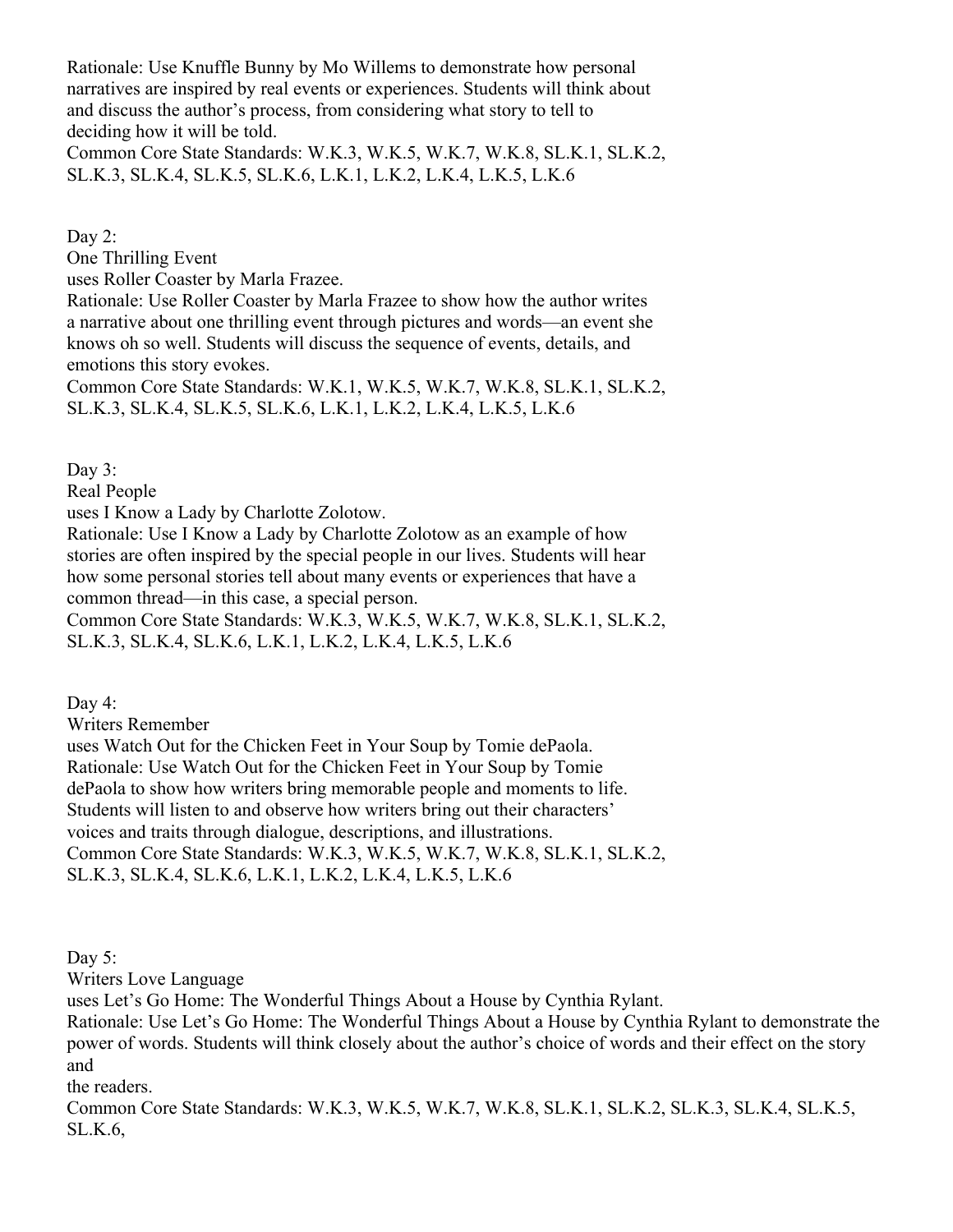## L.K.1, L.K.2, L.K.4, L.K.5, L.K.6

Mini-Lessons

Generating Ideas I: Tell Me a Story uses The Chalk Doll by Charlotte Pomerantz. Rationale: Ideas often come from questions, family stories, and keepsakes. Students will think about the family stories they often hear and family keepsakes they hold dear to inspire ideas for writing. Common Core State Standards: W.K.3, W.K.5, W.K.7, W.K.8, SL.K.1, SL.K.2, SL.K.3, SL.K.4, SL.K.5, SL.K.6, L.K.1, L.K.2, L.K.4, L.K.5, L.K.6

Generating Ideas II: Memorable Moments Evoke Emotion uses Hello Ocean by Pam Muñoz Ryan and Knuffle Bunny by Mo Willems. Rationale: Writers reflect on and record their thoughts about their world. Students will think about their daily experiences and feelings as inspiration for narrative writing. Common Core State Standards: W.K.3, W.K.5, W.K.7, W.K.8, SL.K.1, SL.K.2, SL.K.3, SL.K.4, SL.K.5, SL.K.6,

L.K.1, L.K.2, L.K.4, L.K.5, L.K.6

Generating Ideas III: Places That Stories Come From

uses Dream Weaver by Jonathan London.

Rationale: When you live a writer's life, you know there are ideas all around. Students will discuss how stories often

come from their personal experiences and observations of places they love to explore or visit. Common Core State Standards: W.K.3, W.K.5, W.K.7, W.K.8, SL.K.1, SL.K.2, SL.K.3, SL.K.4, SL.K.5, SL.K.6,

L.K.1, L.K.2, L.K.6

Generating Ideas IV: Big Ideas

uses The Moon Was the Best by Charlotte Zolotow and Let's Go Home: The Wonderful Things About a House by

Cynthia Rylant.

Rationale: Writers consider what they want to say and how they will say it. Students will examine big ideas and the

many stories inside them.

Common Core State Standards: W.K.3, W.K.5, W.K.7, W.K.8, SL.K.1, SL.K.2, SL.K.3, SL.K.4, SL.K.6, L.K.1, L.K.2,

 $L.K.6$ 

Selecting: Decide What to Stick With

uses all of the mentor texts from the unit, particularly Roller Coaster by Marla Frazee and I Know a Lady by Charlotte Zolotow.

Rationale: Writers often consider purpose, audience, and commitment to their ideas when deciding what to publish. Students will consider these things, too, as they reread the writing they have in their Writing Folders. Common Core State Standards: W.K.3, W.K.5, W.K.7, W.K.8, SL.K.1, SL.K.2, SL.K.3, SL.K.4, SL.K.6,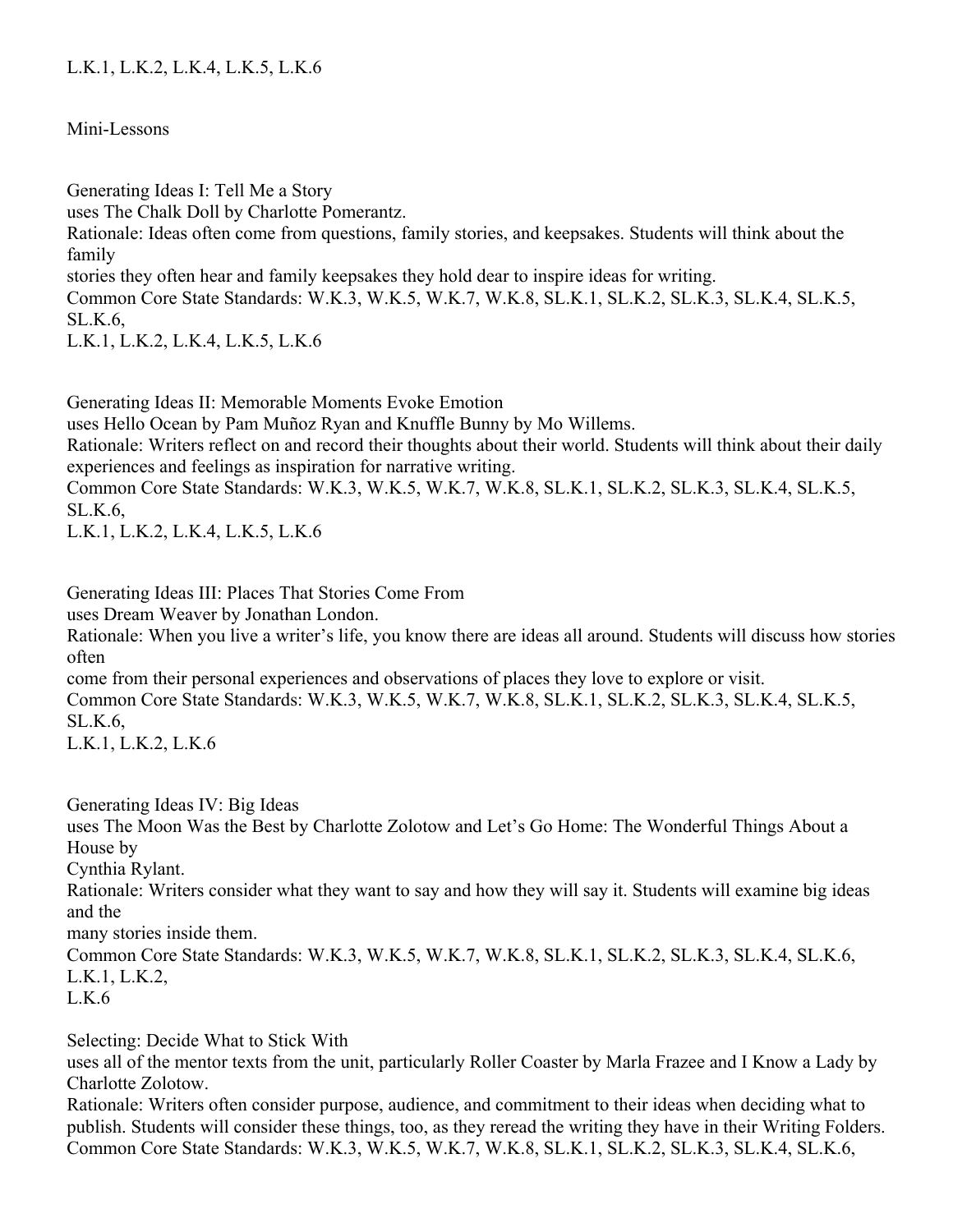L.K.1, L.K.2,  $L_K$ 6

Drafting I: Organization – Snapshots uses The Chalk Doll by Charlotte Pomerantz and The Moon Was the Best by Charlotte Zolotow. Rationale: Writers plan the structure of their writing and envision its organization as a whole. Students will try a

common text structure as a way to organize their writing.

Common Core State Standards: W.K.3, W.K.5, W.K.7, W.K.8, SL.K.1, SL.K.2, SL.K.3, SL.K.4, SL.K.5, SL.K.6,

L.K.1, L.K.2, L.K.4, L.K.5, L.K.6

Drafting II: Organization – One Event

uses Watch Out for the Chicken Feet in Your Soup by Tomie dePaola, The Chalk Doll by Charlotte Pomerantz, and

students' drafts.

Rationale: Writers plan how their stories will be organized so that readers fully understand them. Students will recognize how stories can focus on one event, told in sequential order, and will try this story structure with their

own ideas.

Common Core State Standards: W.K.3, W.K.5, W.K.7, W.K.8, SL.K.1, SL.K.2, SL.K.3, SL.K.4, SL.K.5, SL.K.6,

L.K.1, L.K.2, L.K.4, L.K.6

Revising I: Reread – Do You Get the Point?

uses Hello Ocean by Pam Muñoz Ryan and students' drafts.

Rationale: Revision must include ways to help writers reread and "re-see" their writing. Students will discuss and

practice strategies for rereading their writing.

Common Core State Standards: W.K.3, W.K.5, W.K.7, W.K.8, SL.K.1, SL.K.2, SL.K.3, SL.K.4, SL.K.5, SL.K.6,

L.K.1, L.K.2, L.K.4, L.K.6

Revising II: Models of Good Writing

uses Roller Coaster by Marla Frazee and students' drafts.

Rationale: Writers use mentor texts to identify ways of improving their own writing. Students will reread a mentor

text to study the author's craft. They will name and use these techniques to enhance their personal narratives. Common Core State Standards: W.K.3, W.K.5, W.K.7, W.K.8, SL.K.1, SL.K.2, SL.K.3, SL.K.4, SL.K.5, SL.K.6,

L.K.1, L.K.2, L.K.4, L.K.5, L.K.6

Revising III: Tell Me More uses Snow by Uri Shulevitz, The Chalk Doll by Charlotte Pomerantz, and students' drafts. Rationale: Writers often slow down time by focusing on details and painting vivid scenes and images. Students will

reread their drafts to decide on places where they can add these slowed-down moments.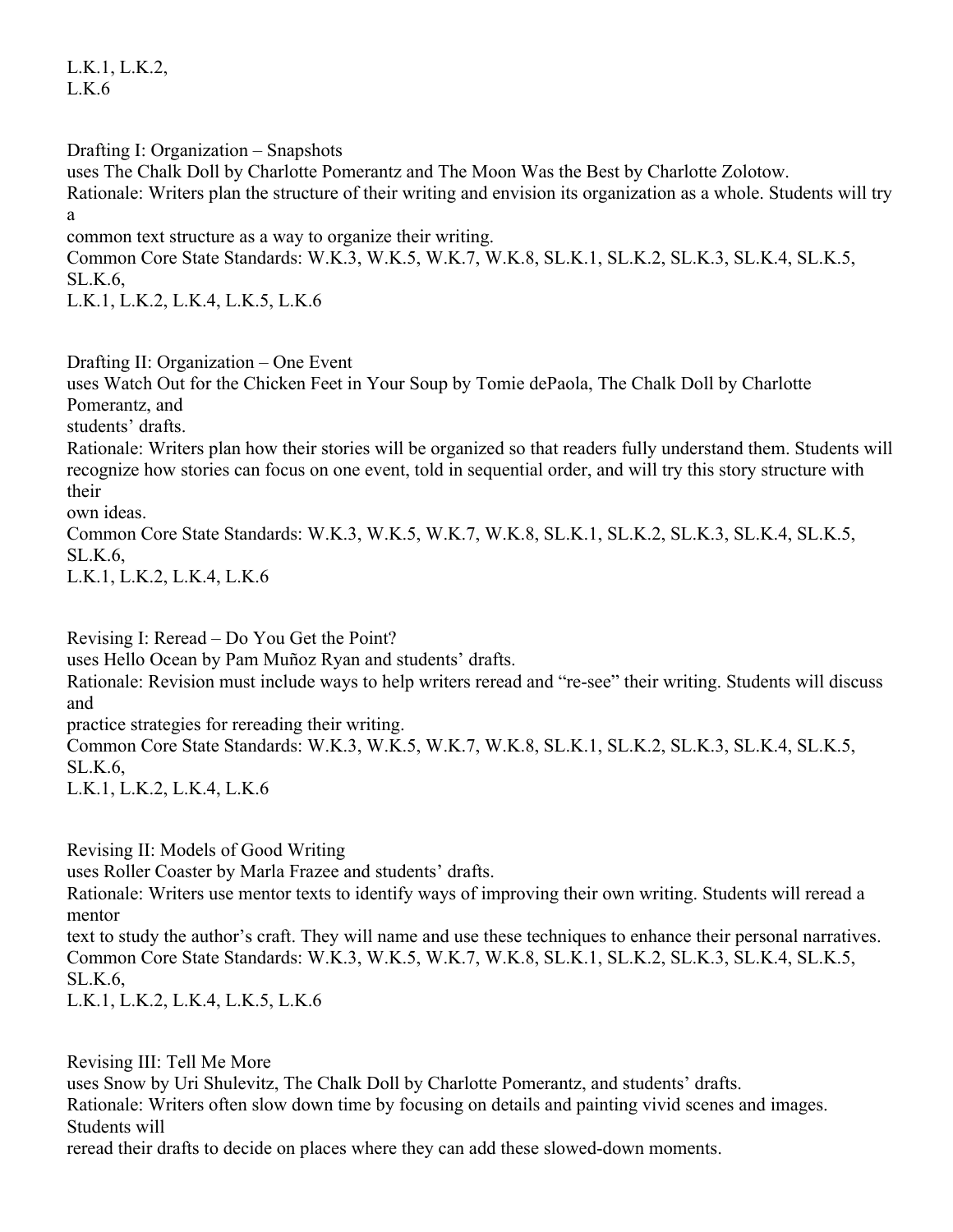Common Core State Standards: W.K.3, W.K.5, W.K.7, W.K.8, SL.K.1, SL.K.2, SL.K.3, SL.K.4, SL.K.5, SL.K.6,

L.K.1, L.K.2, L.K.4, L.K.5, L.K.6

Editing I: Notice Punctuation

uses Knuffle Bunny by Mo Willems and students' drafts.

Rationale: Writers make conscious choices about the final punctuation they choose based on how it enhances the

readers' experience of a text. Students will discuss the reasons why writers choose certain punctuation marks over

others and will then edit and reconsider their own punctuation choices.

Common Core State Standards: W.K.3, W.K.5, W.K.7, W.K.8, SL.K.1, SL.K.2, SL.K.3, SL.K.4, SL.K.6, L.K.1, L.K.2,

L.K.4, L.K.6

Editing II: Notice More Punctuation

uses Knuffle Bunny by Mo Willems and students' drafts.

Rationale: Writers use punctuation to enhance readers' understanding and appreciation of a piece. Students will

discuss the reasons why writers use punctuation, and then they will edit their own drafts to ensure effective punctuation.

Common Core State Standards: W.K.3, W.K.5, W.K.7, W.K.8, SL.K.1, SL.K.2, SL.K.3, SL.K.4, SL.K.6, L.K.1, L.K.2,

L.K.4, L.K.6

Publishing: Check for Finishing Touches

uses Dream Weaver by Jonathan London, Knuffle Bunny by Mo Willems, various other book selections, and students' final pieces.

Rationale: Writers read their final drafts to make sure they have included all of the finishing touches for publication.

Students will consider the finishing touches they desire for their published pieces and will complete a checklist to

ensure their inclusion.

Common Core State Standards: W.K.3, W.K.5, W.K.6, W.K.7, W.K.8, SL.K.1, SL.K.2, SL.K.3, SL.K.4, SL.K.5,

SL.K.6, L.K.1, L.K.2, L.K.4, L.K.6

# **Integration of career readiness, life literacies and key skills**

| CRP.K-12.CRP2  | Apply appropriate academic and technical skills.                                             |
|----------------|----------------------------------------------------------------------------------------------|
| CRP.K-12.CRP4  | Communicate clearly and effectively and with reason.                                         |
| CAEP.9.2.4.A.2 | Identify various life roles and civic and work - related activities in the school, home, and |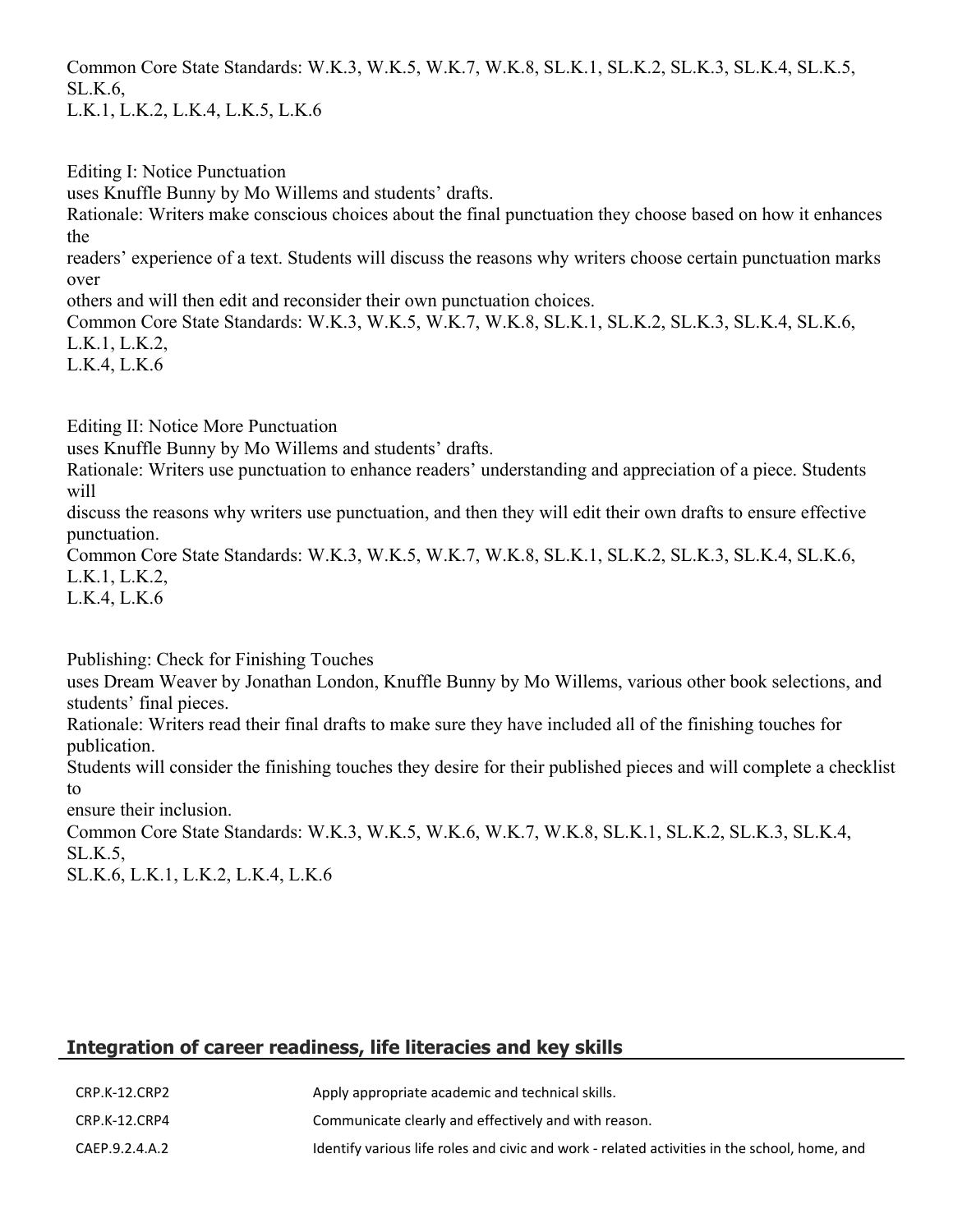|                | CUTTILIQUILLY.                                                                                                                        |
|----------------|---------------------------------------------------------------------------------------------------------------------------------------|
| CAEP.9.2.4.A.3 | Investigate both traditional and nontraditional careers and relate information to personal<br>likes and dislikes.                     |
| CAEP.9.2.4.A.4 | Explain why knowledge and skills acquired in the elementary grades lay the foundation for<br>future academic and career success.      |
| CRP.K-12.CRP8  | Utilize critical thinking to make sense of problems and persevere in solving them.                                                    |
| CAEP.9.2.4.A.1 | Identify reasons why people work, different types of work, and how work can help a<br>person achieve personal and professional goals. |
| CRP.K-12.CRP6  | Demonstrate creativity and innovation.                                                                                                |

#### **Technology and Design Integration**

Students will interact with the lessons using the Smartboard.

Utilize programs on the IPad.

Use websites to display literature in various ways for example [www.storylineonline.net](http://www.storylineonline.net/)

community.

Observe and engage with SchoolTube videos.

Use of books on tape and listening center.

Use of Shutterfly Share Site.

Creation and publication of class created books.

#### **Interdisciplinary Connections**

Interdisciplinary connections willl be made through mentor texts and student choice in writing topics. Math, Social Studies, Science.

| SCI.K-ESS2-1   | Use and share observations of local weather conditions to describe patterns over time.                                                                                          |
|----------------|---------------------------------------------------------------------------------------------------------------------------------------------------------------------------------|
| SCI.K-ESS3-2   | Ask questions to obtain information about the purpose of weather forecasting to prepare<br>for, and respond to, severe weather.                                                 |
| VPA.1.3.2.D.5  | Create works of art that are based on observations of the physical world and that illustrate<br>how art is part of everyday life, using a variety of art mediums and art media. |
| SCI.K-2-ETS1-2 | Develop a simple sketch, drawing, or physical model to illustrate how the shape of an<br>object helps it function as needed to solve a given problem.                           |

#### **Differentiation**

- Understand that gifted students, just like all students, come to school to learn and be challenged.
- Pre-assess your students. Find out their areas of strength as well as those areas you may need to address before students move on.
- Consider grouping gifted students together for at least part of the school day.
- Plan for differentiation. Consider pre-assessments, extension activities, and compacting the curriculum.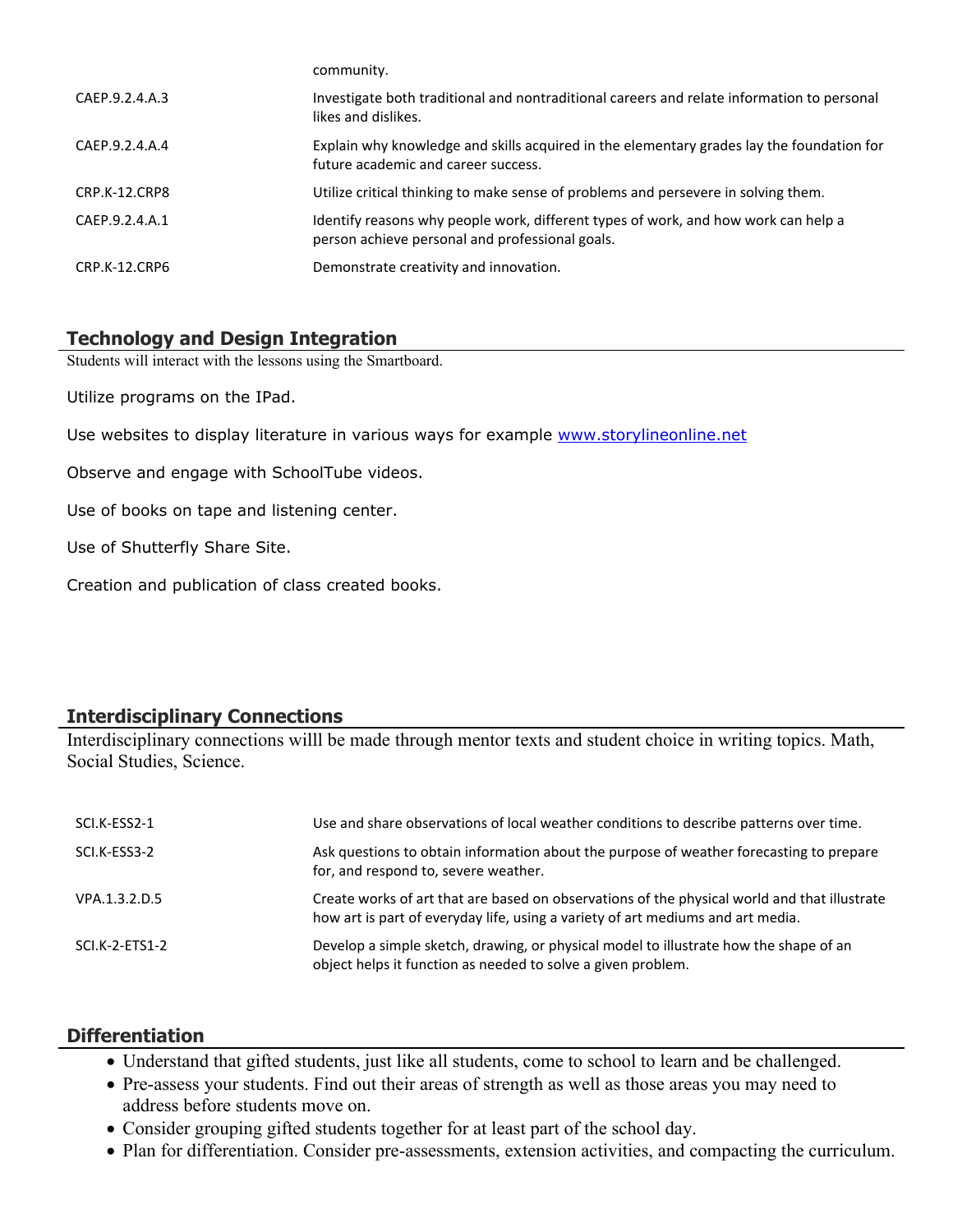- Use phrases like "You've shown you don't need more practice" or "You need more practice" instead of words like "qualify" or "eligible" when referring to extension work.
- Encourage high-ability students to take on challenges. Because they're often used to getting good grades, gifted students may be risk averse.
- **Definitions of Differentiation Components**:
	- o Content the specific information that is to be taught in the lesson/unit/course of instruction.
	- o Process how the student will acquire the content information.
	- o Product how the student will demonstrate understanding of the content.
	- o Learning Environment the environment where learning is taking place including physical location and/or student grouping

#### **Differentiation occurring in this unit:**

Individual student differentiation will be offered to students needing assistance, or challenge.

## **Modifications & Accommodations**

Refer to QSAC EXCEL SMALL SPED ACCOMMOCATIONS spreadsheet in this discipline.

#### **Modifications and Accommodations used in this unit:**

IEP accommodations, modifications for students needing assistance by teacher discretion.

#### **Benchmark Assessments**

**Benchmark Assessments** are given periodically (e.g., at the end of every quarter or as frequently as once per month) throughout a school year to establish baseline achievement data and measure progress toward a standard or set of academic standards and goals.

#### **Schoolwide Benchmark assessments:**

Aimsweb benchmarks 3X a year

Linkit Benchmarks 3X a year

DRA

## **Additional Benchmarks used in this unit:**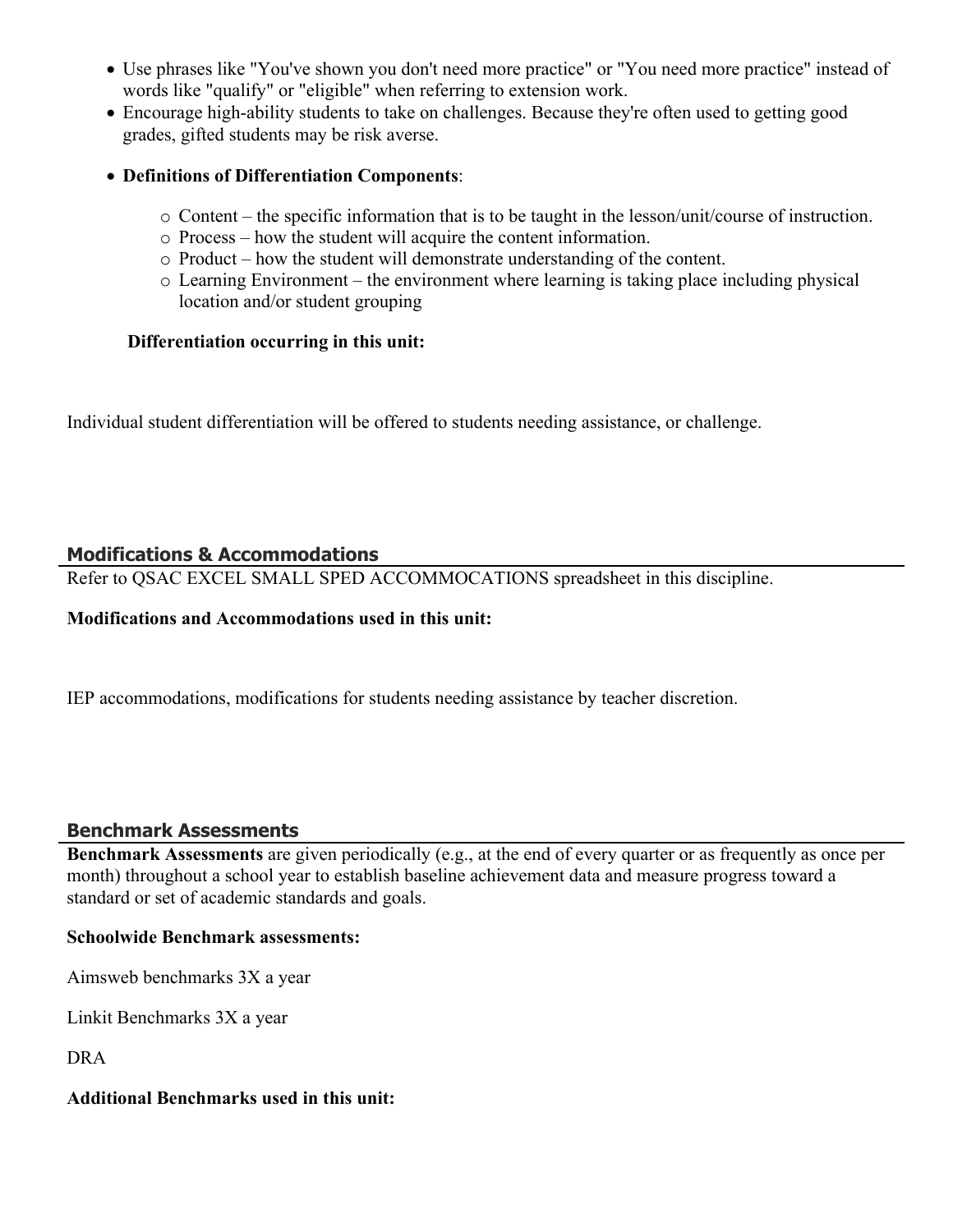Teacher Observation Student Performance Check List Standard Based Writing Rubric Student Writing Conferences

#### **Formative Assessments**

Assessment allows both instructor and student to monitor progress towards achieving learning objectives, and can be approached in a variety of ways. **Formative assessment** refers to tools that identify misconceptions, struggles, and learning gaps along the way and assess how to close those gaps. It includes effective tools for helping to shape learning, and can even bolster students' abilities to take ownership of their learning when they understand that the goal is to improve learning, not apply final marks (Trumbull and Lash, 2013). It can include students assessing themselves, peers, or even the instructor, through writing, quizzes, conversation, and more. In short, formative assessment occurs throughout a class or course, and seeks to improve student achievement of learning objectives through approaches that can support specific student needs (Theal and Franklin, 2010, p. 151).

#### **Formative Assessments used in this unit:**

**Discussion** 

Teacher conference

Anecdotal notes

#### **Summative Assessments**

**Summative assessments** evaluate student learning, knowledge, proficiency, or success at the conclusion of an instructional period, like a unit, course, or program. Summative assessments are almost always formally graded and often heavily weighted (though they do not need to be). Summative assessment can be used to great effect in conjunction and alignment with formative assessment, and instructors can consider a variety of ways to combine these approaches.

#### **Summative assessments for this unit:**

Student Self-Reflection uses all of the mentor texts from the unit and a self-reflection questionnaire. Rationale: Evaluating and reflecting on the writing process enables writers to name what they've learned and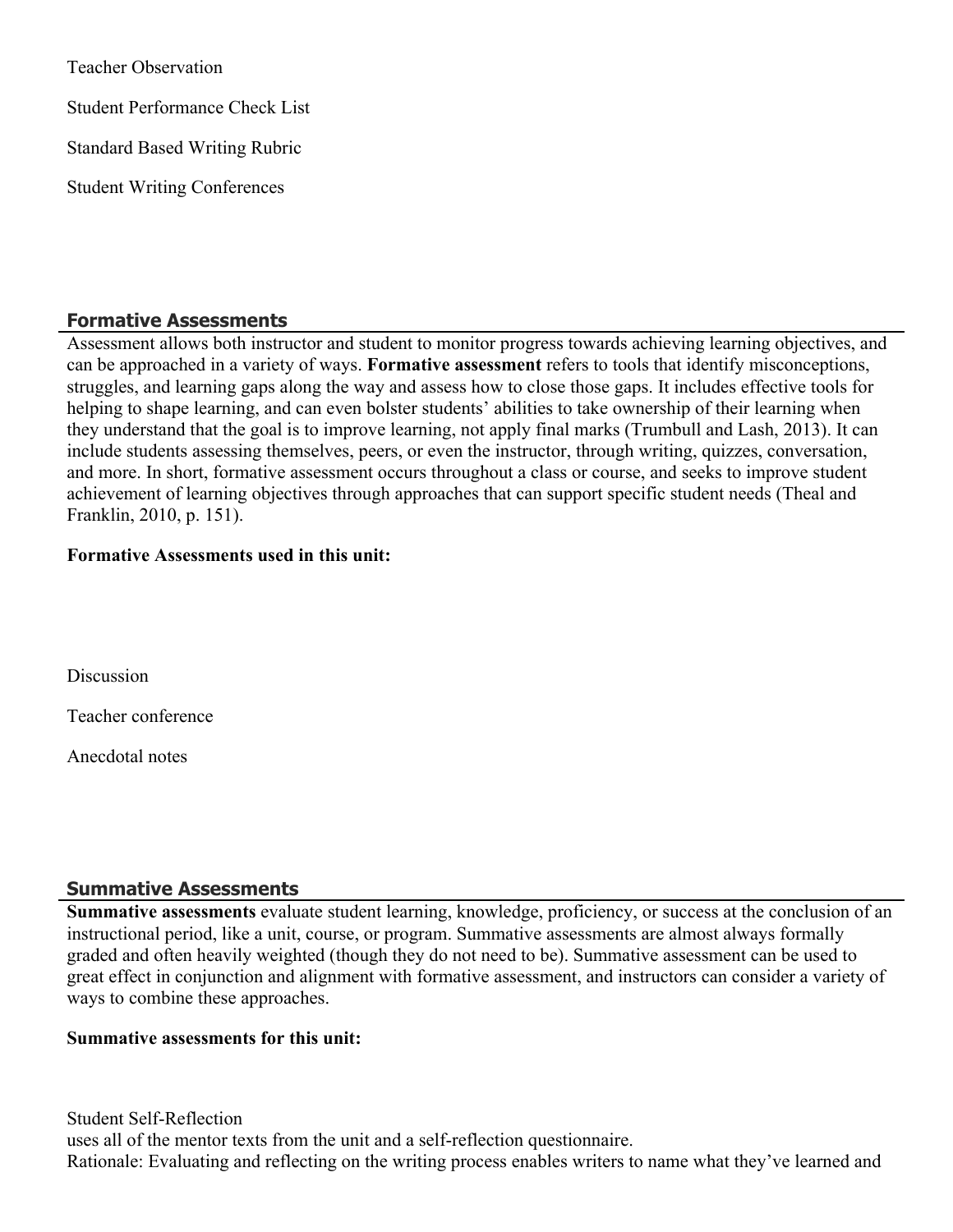strengthen their writing identity. Students will reread their pieces with these purposes in mind.

Final writing piece assessment

#### **Instructional Materials**

Schoolwide, Inc. "Personal narrative" teacher unit

Mentor Texts The Chalk Doll by Charlotte Pomerantz Dream Weaver by Jonathan London Hello Ocean by Pam Muñoz Ryan I Know a Lady by Charlotte Zolotow Knuffle Bunny: A Cautionary Tale by Mo Willems Let's Go Home: The Wonderful Things About a House by Cynthia Rylant The Moon Was the Best by Charlotte Zolotow Roller Coaster by Marla Frazee Snow by Uri Shulevitz Watch Out for the Chicken Feet in Your Soup by Tomie dePaola

#### **Standards**

| CCSS.ELA-Literacy.SL.K.1 | Participate in collaborative conversations with diverse partners about kindergarten topics<br>and texts with peers and adults in small and larger groups.                                                                |
|--------------------------|--------------------------------------------------------------------------------------------------------------------------------------------------------------------------------------------------------------------------|
| CCSS.ELA-Literacy.SL.K.2 | Confirm understanding of a text read aloud or information presented orally or through<br>other media by asking and answering questions about key details and requesting<br>clarification if something is not understood. |
| CCSS.ELA-Literacy.L.K.5  | With guidance and support from adults, explore word relationships and nuances in word<br>meanings.                                                                                                                       |
| CCSS.ELA-Literacy.SL.K.3 | Ask and answer questions in order to seek help, get information, or clarify something that<br>is not understood.                                                                                                         |
| CCSS.ELA-Literacy.L.K.4  | Determine or clarify the meaning of unknown and multiple-meaning words and phrases<br>based on kindergarten reading and content.                                                                                         |